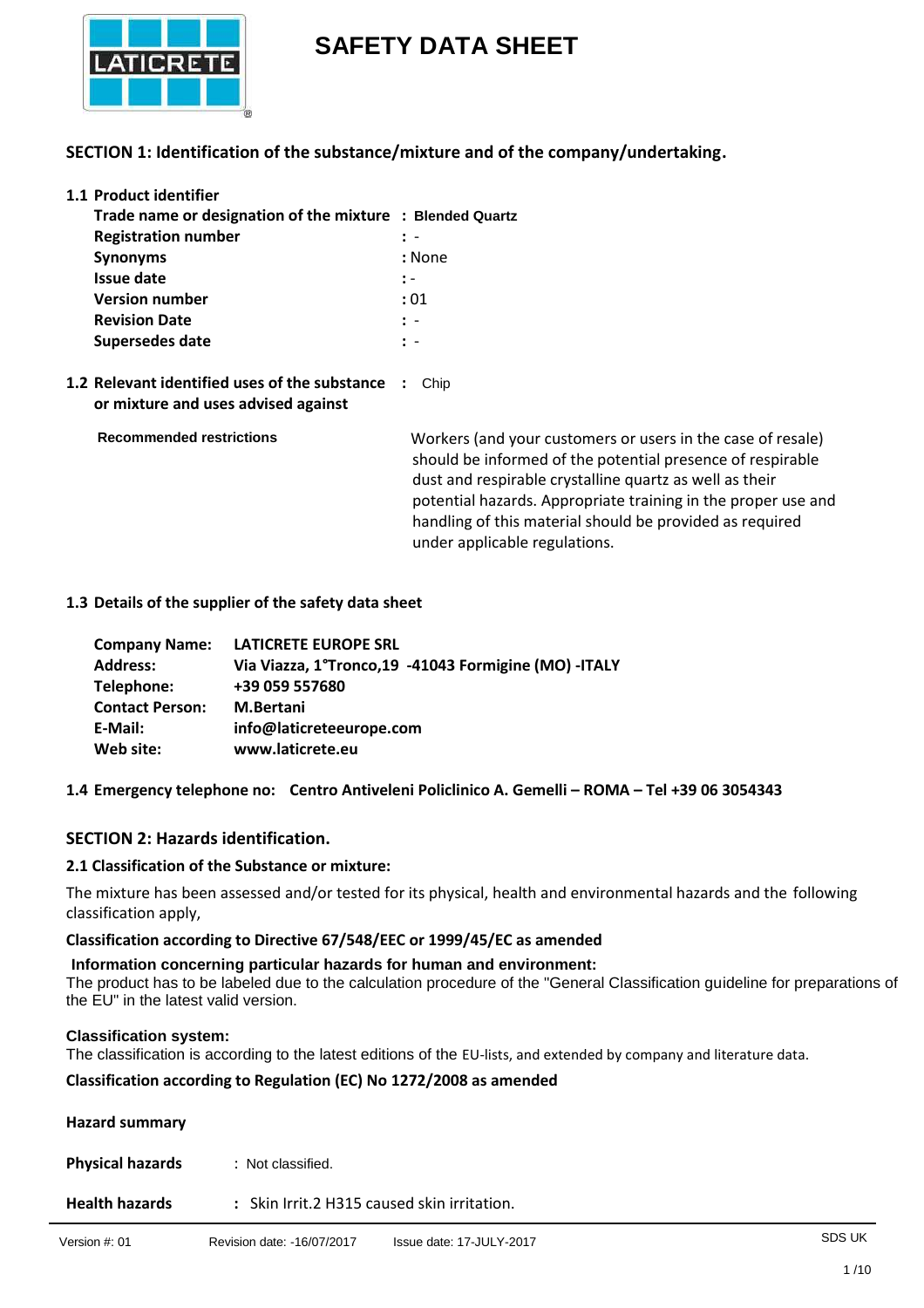Eye Irrit.2, H319 Causes serious eye irritation.

 H350-Carcinogenicity H373-Specific target organ toxicity following repeated exposure

**2.2 Label elements (EC) No. 1272/2008 as amended** 

Label according to Regulation : The product is classified and labeled according to the CLP-regulation.

**Hazard pictograms :** 



**Signal word in the signal word in the signal word in the signal signal word** 

Hazard statements **Hazard statements** : H315-Causes skin irritation. Eye Irrit.2, H319 Causes serious eye irritation H350-May cause cancer.

H373- May cause damage to organs (lung) through prolonged or repeated exposure.

### **Precautionary statements**

**General:**

| P <sub>101</sub>   | If medical advice is needed, have product container or label at hand.     |
|--------------------|---------------------------------------------------------------------------|
| P <sub>102</sub>   | Keep out of reach of children.                                            |
| P <sub>103</sub>   | Read label before use.                                                    |
| <b>Prevention:</b> |                                                                           |
| P <sub>201</sub>   | Obtain special instructions before use                                    |
| P <sub>202</sub>   | Do not handle until all safety precautions have been read                 |
| P <sub>260</sub>   | and understood<br>Do not breathe dust/fume                                |
| P <sub>280</sub>   | Wear protective gloves/protective clothing/eye protection/face protection |
| P <sub>264</sub>   | Wash thoroughly after handling                                            |
| P272               | Contaminated work clothing must not be allowed out of the workplace.      |

#### **Response:**

| P308+P313<br>P305+P351+P338 | If exposed or concerned: Get medical advice/attention.<br>If in eyes: Rinse cautiously with water for several minutes. Remove<br>contact lenses, if present and easy to do. Continue rinsing. |
|-----------------------------|-----------------------------------------------------------------------------------------------------------------------------------------------------------------------------------------------|
| P337+P313                   | If eye irritation persists: Get medical advice/attention.                                                                                                                                     |
| P302+P352                   | If on skin: Wash with plenty of water.                                                                                                                                                        |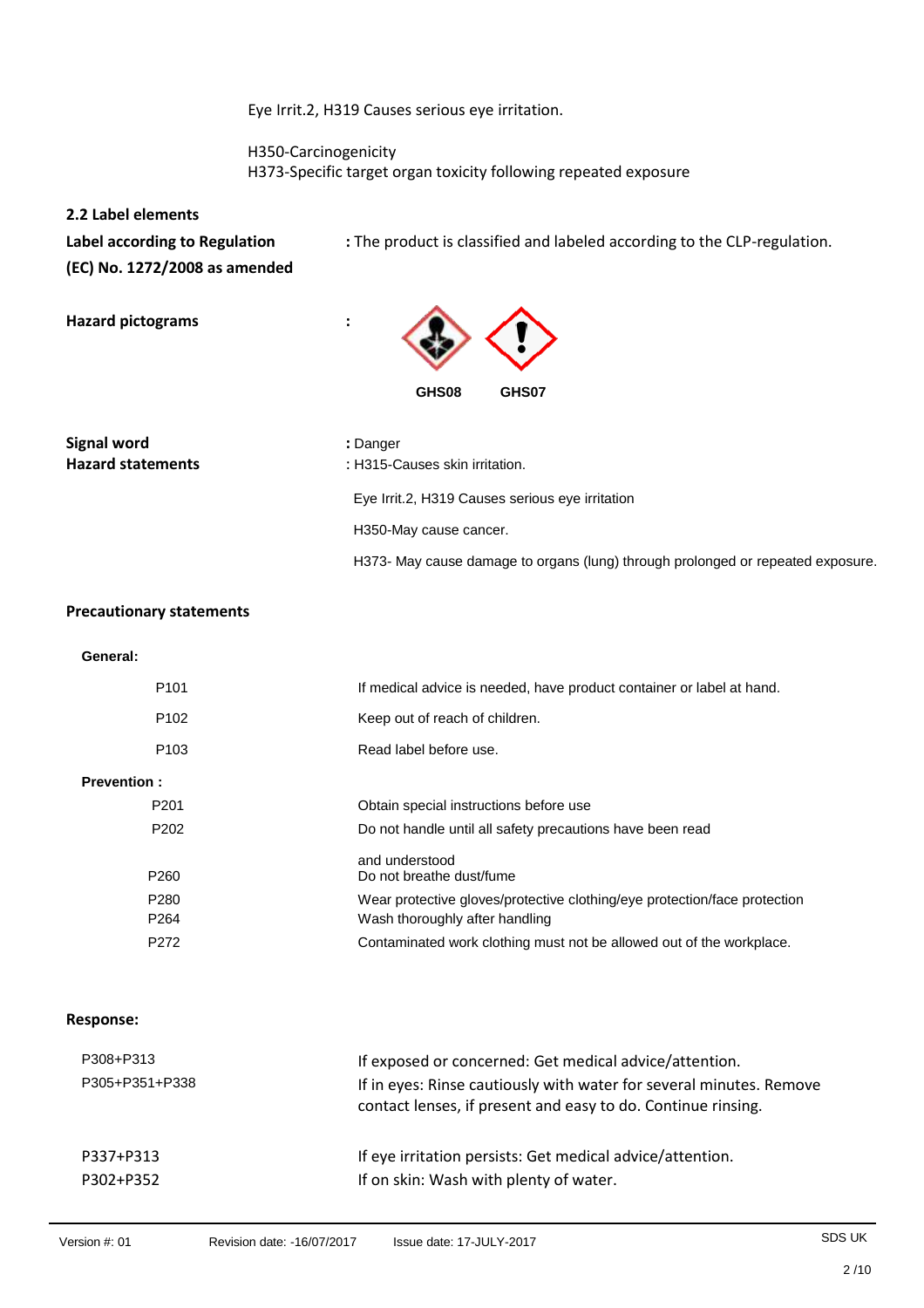| P332+P313+P362                         | If skin irritation occurs: Get medical advice/attention. Take off<br>contaminated clothing and wash before<br>reuse. |
|----------------------------------------|----------------------------------------------------------------------------------------------------------------------|
| <b>Storage</b>                         | : Refer point 7.2                                                                                                    |
| <b>Disposal</b>                        | : Dispose of waste and residues in accordance with local authority<br>requirements.                                  |
| <b>Supplemental label information</b>  | : Nil                                                                                                                |
| 2.3 Other Hazards                      |                                                                                                                      |
| None in case of intended use.          |                                                                                                                      |
| Results of the PBT and vPvB assessment |                                                                                                                      |
| <b>PBT</b><br>: Inapplicable.          |                                                                                                                      |
| : Inapplicable<br>vPvB                 |                                                                                                                      |

## **SECTION 3: Composition/information on ingredients.**

## **3.2 Chemical characterization: Mixtures**

### **General information**

| <b>CAS No</b> | EINECS/Reach<br>Reg. No | <b>Chemical Name</b>                    | %     | <b>Classification according to Regulation</b><br>(EC) No 1278/2008 (CLP). |
|---------------|-------------------------|-----------------------------------------|-------|---------------------------------------------------------------------------|
| 14808-60-7    | 238-878-4               | Crystalline Silica<br>(quartz) fine <1% | 95-97 | Not Classified                                                            |
| 13463-67-7    | 236-675-5               | Titanium dioxide                        | <1    | Not Classified                                                            |

### **List of abbreviations and symbol may be used above**

CLP: Regulation No. 1272/2008. DSD: Directive 67/548/EEC.

**Composition comments:** All concentrations are in percent by weight unless ingredient is a gas. Gas concentrations are in percent by volume. The full text for all R- and H-phrases is displayed in section 16.

## **SECTION 4: First aid measures**

**General information:** Ensure that medical personnel are aware of the material(s) involved, and take precautions to protect themselves.

## **4.1 Description of first aid measures**

| Inhalation   | : Remove victim to fresh air and keep at rest in a position comfortable for breathing. Call a physician<br>if symptoms develop or persist.                                                              |
|--------------|---------------------------------------------------------------------------------------------------------------------------------------------------------------------------------------------------------|
| Skin contact | : Wash off with soap and plenty of water. If skin irritation occurs: Get medical advice/attention. Take<br>off contaminated clothing and wash before reuse.                                             |
| Eye contact  | : Do not rub eyes. Immediately flush eyes with plenty of water for at least 15 minutes. Remove<br>contact lenses, if present and easy to do. Get medical attention if irritation develops and persists. |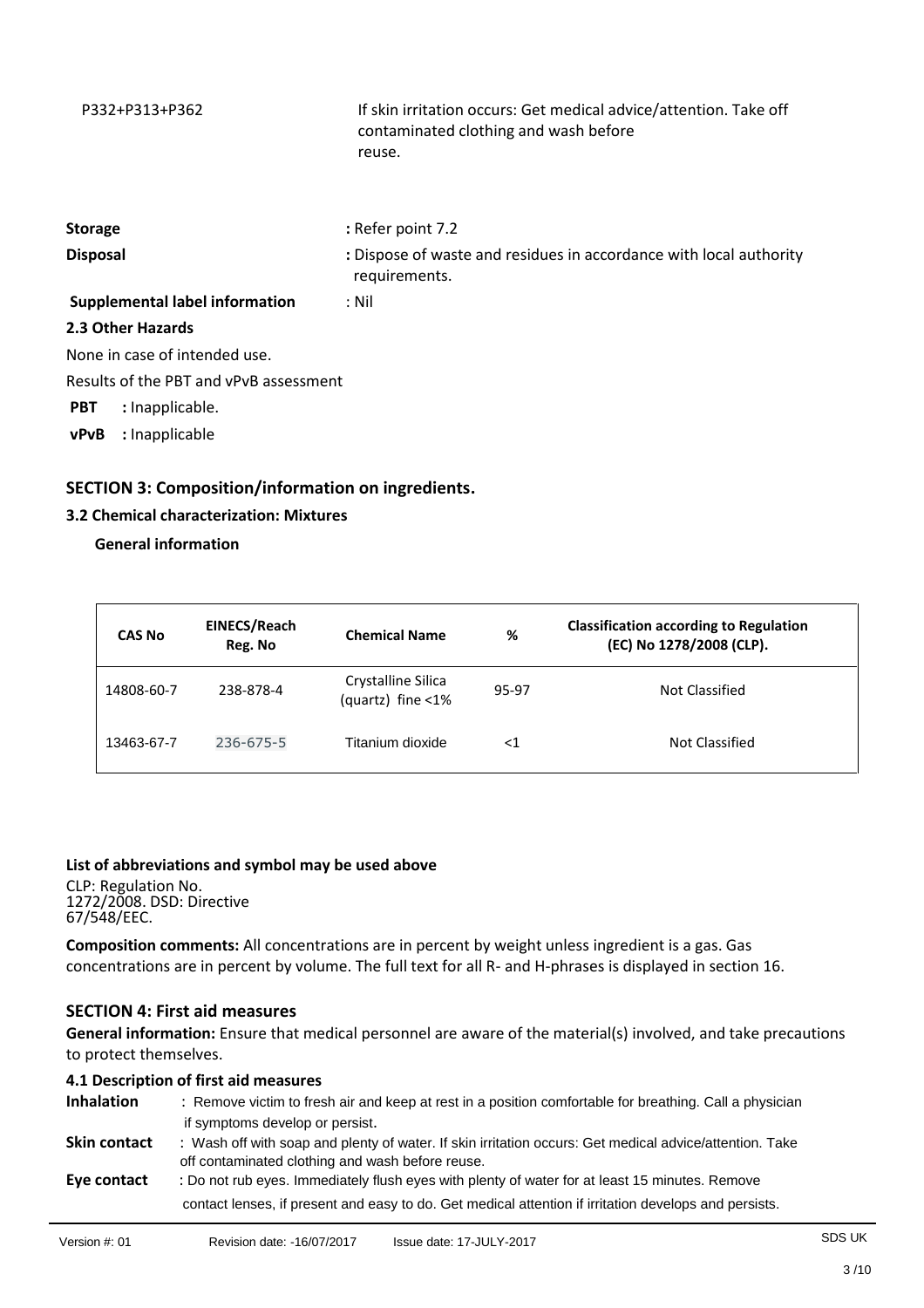| Ingestion<br>: Rinse mouth. Get medical attention if symptoms occur.<br>4.2 Most important symptoms and effects: Coughing. Irritant effects. Symptoms may include stinging, tearing, redness, |                                                                                                                                                                                                                                                                                                                    |  |  |
|-----------------------------------------------------------------------------------------------------------------------------------------------------------------------------------------------|--------------------------------------------------------------------------------------------------------------------------------------------------------------------------------------------------------------------------------------------------------------------------------------------------------------------|--|--|
| both acute and delayed                                                                                                                                                                        | swelling, and blurred vision. Prolonged exposure may cause chronic effects.                                                                                                                                                                                                                                        |  |  |
|                                                                                                                                                                                               | 4.3 Indication of any immediate medical: Provide general supportive measures and treat symptomatically.                                                                                                                                                                                                            |  |  |
| attention and special treatment needed                                                                                                                                                        |                                                                                                                                                                                                                                                                                                                    |  |  |
| <b>SECTION 5: Firefighting measures</b>                                                                                                                                                       |                                                                                                                                                                                                                                                                                                                    |  |  |
| <b>General fire hazards</b>                                                                                                                                                                   |                                                                                                                                                                                                                                                                                                                    |  |  |
| 5.1 Extinguishing media                                                                                                                                                                       |                                                                                                                                                                                                                                                                                                                    |  |  |
| <b>Suitable Extinguishing Media</b>                                                                                                                                                           | : Use fire-extinguishing media appropriate for surrounding materials.                                                                                                                                                                                                                                              |  |  |
| Unsuitable extinguishing media: None known.                                                                                                                                                   |                                                                                                                                                                                                                                                                                                                    |  |  |
| 5.2 Special hazards arising<br>from the substance or mixture                                                                                                                                  | : During fire, gases hazardous to health may be formed.                                                                                                                                                                                                                                                            |  |  |
| 5.3 Advice for firefighter's<br>Special protective equipment<br>Special protective equipment                                                                                                  | : Use Self-contained breathing apparatus and full protective clothing must be<br>worn in case of fire.                                                                                                                                                                                                             |  |  |
| for firefighters.<br>materials.                                                                                                                                                               | Special fire fighting procedures : Use standard firefighting procedures and consider the hazards of other involved                                                                                                                                                                                                 |  |  |
| <b>SECTION 6: Accidental release measures</b>                                                                                                                                                 |                                                                                                                                                                                                                                                                                                                    |  |  |
|                                                                                                                                                                                               | 6.1 Personal precautions, protective equipment and emergency procedures                                                                                                                                                                                                                                            |  |  |
|                                                                                                                                                                                               | For non-emergency personnel : Keep unnecessary personnel away. Keep upwind. Avoid formation of dust.<br>Wear appropriate protective equipment and clothing during clean-up. Do not<br>touch damaged containers or spilled material unless wearing appropriate protective<br>clothing. Ensure adequate ventilation. |  |  |
| For emergency responders                                                                                                                                                                      |                                                                                                                                                                                                                                                                                                                    |  |  |
|                                                                                                                                                                                               | 6.2 Environmental precautions : Avoid discharge into drains, water courses or onto the ground.                                                                                                                                                                                                                     |  |  |
| 6.3 Methods and material for                                                                                                                                                                  | : Stop the flow of material, if this is without risk. Sweep or shovel up material and place in                                                                                                                                                                                                                     |  |  |
| containment and cleaning                                                                                                                                                                      | clearly labeled container for waste. Collect dust using a vacuum cleaner. Following product                                                                                                                                                                                                                        |  |  |

recovery, flush area with water.

| <b>6.4 Reference to other sections</b> : Never return spills in original containers for re-use. |
|-------------------------------------------------------------------------------------------------|
| For information regarding safe handling see section 7.                                          |
| For personal protection, see Section 8 of the SDS.                                              |
| For waste disposal, see Section 13 of the SDS.                                                  |

## **SECTION 7: Handling and storage**

| 7.1 Precautions for safe handling | : Obtain special instructions before use. Do not handle until all safety precautions                                                                            |
|-----------------------------------|-----------------------------------------------------------------------------------------------------------------------------------------------------------------|
|                                   | have been read and understood. Keep formation of airborne dusts to a minimum.<br>Provide appropriate exhaust ventilation at places where dust is formed. Do not |
|                                   | breathe dust. Avoid prolonged exposure. Provide adequate ventilation. Wear                                                                                      |
|                                   | appropriate personal protective equipment. Observe good industrial hygiene<br>practices.                                                                        |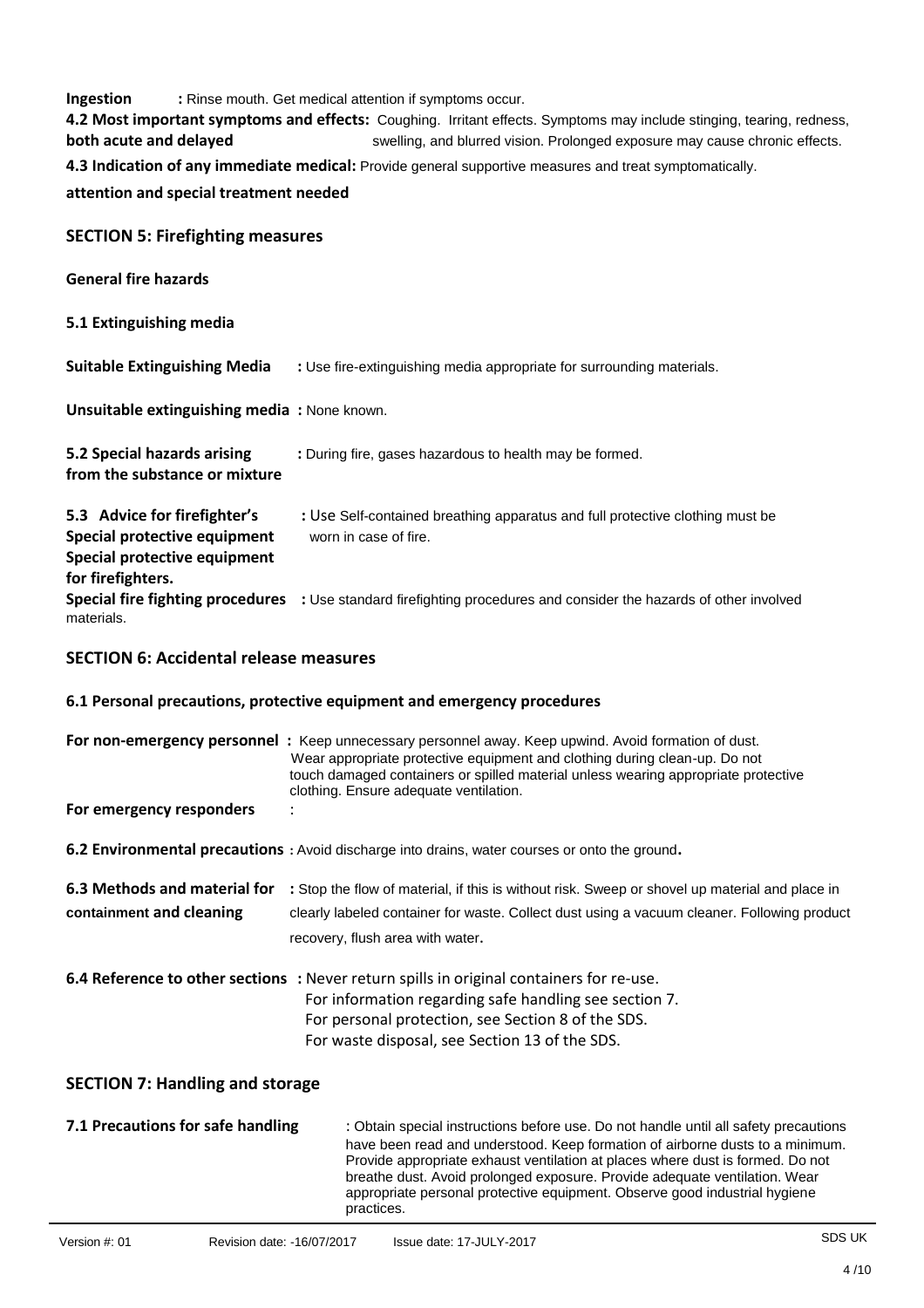**7.2 Conditions for safe storage,** : Store locked up. Store in a cool, dry place out of direct sunlight. **including any incompatibilities**

| <b>Storage class</b> | : VCI-Storage Class: 8B-Non-flammable corrosive hazardous substances. |
|----------------------|-----------------------------------------------------------------------|
|                      |                                                                       |

**7.3 Specific end use(s) :** No further relevant information available.

## **SECTION 8: Exposure controls/personal protection**

### **8.1 Control parameters**

### **Occupational exposure limits** :

**US. OSHA Table Z-1 Limits for Air Contaminants (29 CFR 1910.1000)**

| <b>Components</b>                     | Type       | Value             | Form        |
|---------------------------------------|------------|-------------------|-------------|
| Titanium dioxide (CAS<br>13463-67-7)  | <b>PEL</b> | $15 \text{ mg/m}$ | Total dust. |
| US. OSHA Table Z-3 (29 CFR 1910.1000) |            |                   |             |

## **Components Type Value Value Form** Silica Sand (CAS TWA TWA 0.3 mg/m3 Total dust. 14808-60-7)  $0.1 \text{ mg/m}3$  Respirable. 2.4 millions of Particle Respirable Respirable Respirable and the Respirable Respirable and the Respirable  $\mathsf{Res}$ **US. ACGIH Threshold Limit Values**

| <b>Components</b>     | Type | Value                     | <b>Form</b>          |
|-----------------------|------|---------------------------|----------------------|
|                       |      |                           |                      |
| Silica Sand (CAS      | TWA  | $0.025 \,\mathrm{mq/m}$ 3 | Respirable fraction. |
| 14808-60-7)           |      |                           |                      |
| Titanium dioxide (CAS | TWA  | $10 \text{ mg/m}$         |                      |
| 13463-67-7)           |      |                           |                      |

#### **US NIOSH Pocket Guide to Chemical Hazards: Recommended exposure limit (REL)**

| <b>Components</b>                                                         | Type | Value                                                                                                                                                      | Form                                                              |
|---------------------------------------------------------------------------|------|------------------------------------------------------------------------------------------------------------------------------------------------------------|-------------------------------------------------------------------|
| Silica Sand (CAS<br>14808-60-7)                                           | TWA  | $0.05$ mg/m $3$                                                                                                                                            | Respirable dust.                                                  |
| <b>Biological limit value</b>                                             |      | : No biological exposure limits noted for the ingredient(s).                                                                                               |                                                                   |
| <b>Recommended Monitoring</b><br>procedures                               |      | : Data not available                                                                                                                                       |                                                                   |
| Derived no-effect level (DNEL)                                            |      | : Data not available.                                                                                                                                      |                                                                   |
| <b>Predicted no effect concentrations:</b> Data not available.<br>(PNECs) |      |                                                                                                                                                            |                                                                   |
| 8.2 Exposure controls                                                     |      |                                                                                                                                                            |                                                                   |
| Appropriate engineering controls :                                        |      | Good general ventilation (typically 10 air changes per hour) should be<br>used.<br>use process enclosures, local exhaust ventilation, or other engineering | Ventilation rates should be matched to conditions. If applicable, |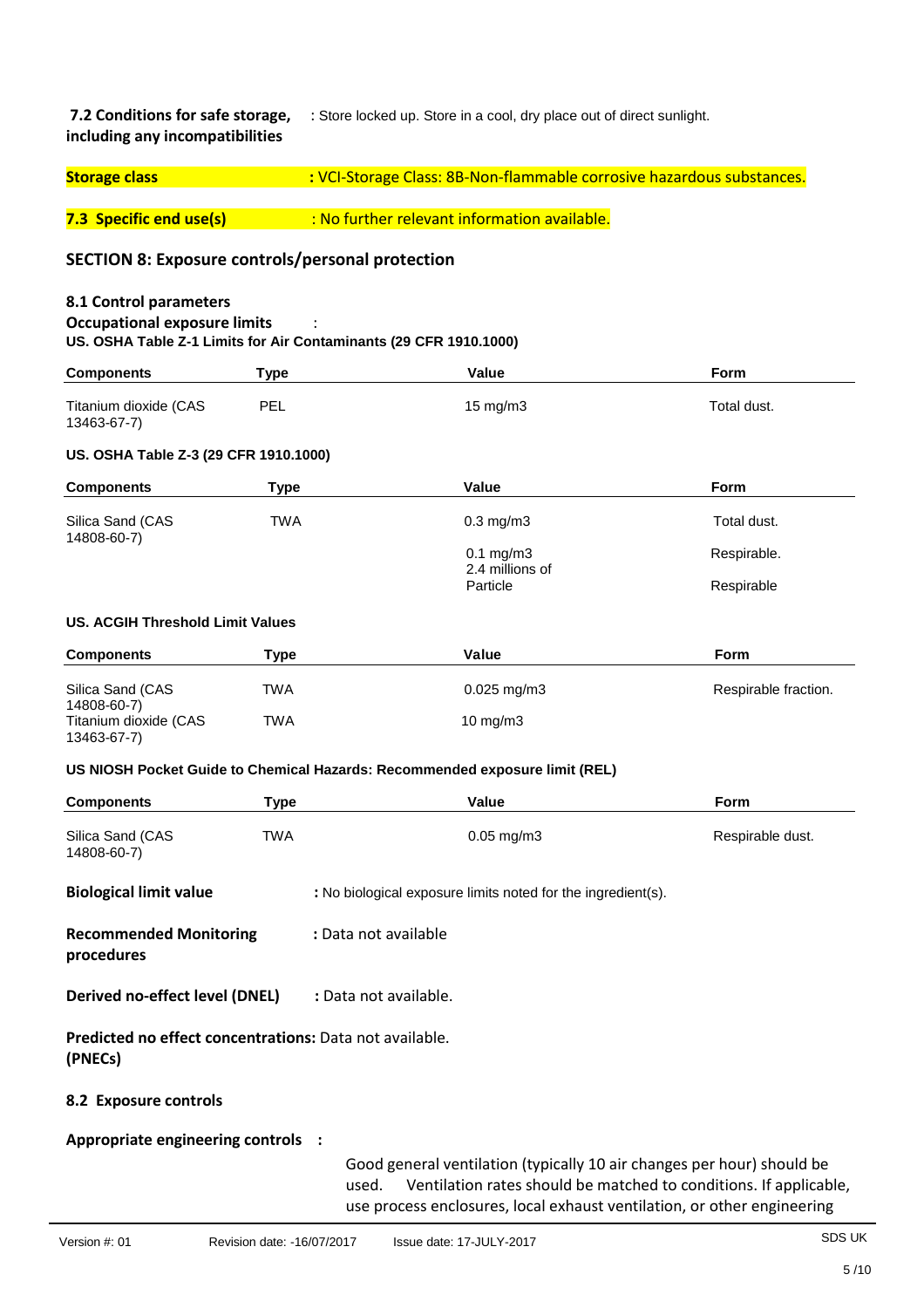|                               | controls to maintain airborne levels below recommended exposure<br>limits. If exposure limits have not been established, maintain airborne<br>levels to an acceptable level. Provide eyewash station.                                                                                                   |
|-------------------------------|---------------------------------------------------------------------------------------------------------------------------------------------------------------------------------------------------------------------------------------------------------------------------------------------------------|
| <b>General information</b>    | : Wear chemical protective equipment that is specifically recommended by the<br>manufacturer. Eye wash fountain is recommended. Personal protection<br>equipment should be chosen according to the CEN standards and in discussion<br>with the supplier of the personal protective equipment.           |
| Eye/face protection           | : Wear safety glasses with side shields (or goggles).                                                                                                                                                                                                                                                   |
| Skin protection               |                                                                                                                                                                                                                                                                                                         |
| -Hand protection              | : Wear chemical-resistant, impervious gloves.                                                                                                                                                                                                                                                           |
| - Other                       | : Wear appropriate chemical resistant clothing.                                                                                                                                                                                                                                                         |
| <b>Respiratory protection</b> | : Wear a dust mask if dust is generated above exposure limits.                                                                                                                                                                                                                                          |
| <b>Thermal hazards</b>        | : Wear appropriate thermal protective clothing, when necessary.                                                                                                                                                                                                                                         |
| <b>Hygiene measures</b>       | : Always observe good personal hygiene measures, such as washing after<br>handling the material and before eating, drinking, and/or smoking. Routinely<br>wash work clothing and protective equipment to remove contaminants.<br>Contaminated work clothing should not be allowed out of the workplace. |

**Environmental exposure controls :** Environmental manager must be informed of all major releases.

## **SECTION 9: Physical and chemical properties**

## **9.1 Information on basic physical and chemical properties**

### **Appearance**

| : Solid                        |
|--------------------------------|
| : Granular                     |
| : Coloured                     |
| : Odourless                    |
| : Not available                |
| : Not available                |
| : Not available                |
| : Not available                |
| : Not flammable or combustible |
| : Not available                |
| : Not available                |
|                                |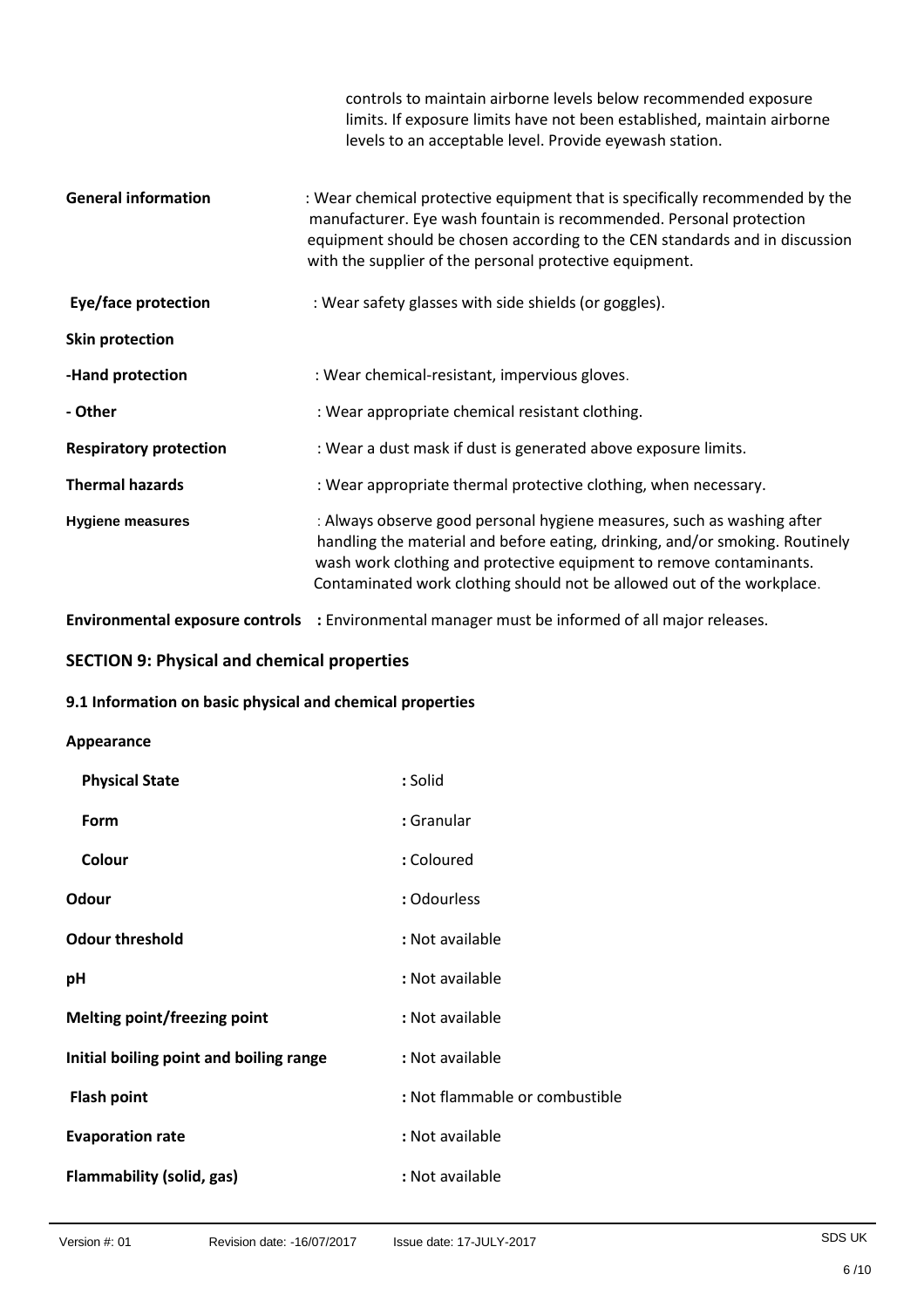| Upper/lower flammability or explosive limits : Not available |                                      |
|--------------------------------------------------------------|--------------------------------------|
| Flammability limit - lower (%)                               | : Not available                      |
| Flammability limit - upper (%)                               | : Not available                      |
| Vapour pressure                                              | : Not available                      |
| <b>Vapour density</b>                                        | : Not available                      |
| <b>Relative density</b>                                      | : $2.65$ g/cc                        |
| <b>Solubility (ies)</b>                                      | : Insoluble                          |
| <b>Partition coefficient</b><br>(n-octanol/water)            | : Not available                      |
| <b>Auto-ignition temperature</b>                             | : Not available                      |
| <b>Decomposition temperature</b>                             | : Not available                      |
| <b>Viscosity</b>                                             | : Not available                      |
| <b>Explosive properties</b>                                  | : The product is not self-igniting   |
| <b>Oxidizing properties</b>                                  | : Not available                      |
| <b>Density</b>                                               | : Not available                      |
| 9.2 Other information                                        | : No relevant information available. |

## **SECTION 10: Stability and reactivity**

| 10.1 | Reactivity                                    | : The product is stable and non-reactive under normal conditions of use, storage<br>and transport.       |
|------|-----------------------------------------------|----------------------------------------------------------------------------------------------------------|
|      | 10.2 Chemical stability                       | : Material is stable under normal conditions.                                                            |
|      | reactions                                     | 10.3. Possibility of hazardous : No dangerous reaction known under conditions of normal use.             |
|      | 10.4. Conditions to avoid                     | : Contact with incompatible materials.<br><b>10.5. Incompatible materials</b> : Strong oxidizing agents. |
|      | 10.6. Hazardous<br>decomposition Products     | : No hazardous decomposition products are known.                                                         |
|      | <b>SECTION 11: Toxicological information</b>  |                                                                                                          |
|      | <b>General information: No data Available</b> |                                                                                                          |

Information on likely routes of exposure

| <b>Inhalation</b> | : Dust irritates the respiratory system, and may cause coughing and difficulties in breathing. |
|-------------------|------------------------------------------------------------------------------------------------|
| Skin contact      | : Causes skin irritation.                                                                      |
| Eve contact       | : Causes serious eye irritation.                                                               |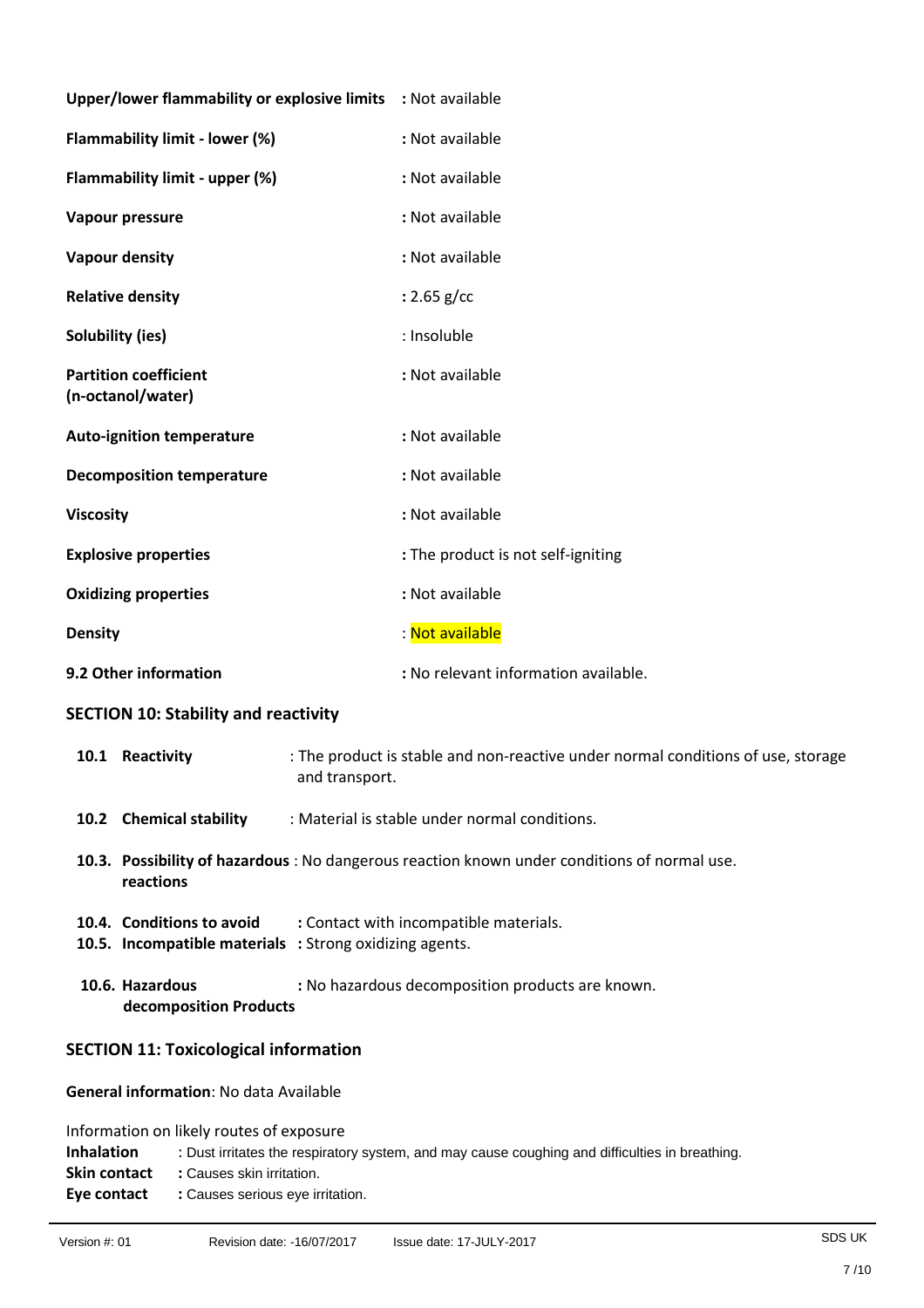**Ingestion** : No data available<br>**Symptoms** : Coughing. Irritant

**Symptoms** : Coughing. Irritant effects. Symptoms may include stinging, tearing, redness, swelling, and blurred vision. Prolonged exposure may cause chronic effects.

## **11.1 Information on toxicological effects**

| <b>Acute toxicity</b>                                  | : May cause respiratory irritation.                                                                                                                                                                                                                                                                                                                                                                                                                                                                                                                                                                                                                                                                                                                                                                                                                                                                                                                                                                                                                                                                                                                                                                                                                                                                    |                                     |  |  |
|--------------------------------------------------------|--------------------------------------------------------------------------------------------------------------------------------------------------------------------------------------------------------------------------------------------------------------------------------------------------------------------------------------------------------------------------------------------------------------------------------------------------------------------------------------------------------------------------------------------------------------------------------------------------------------------------------------------------------------------------------------------------------------------------------------------------------------------------------------------------------------------------------------------------------------------------------------------------------------------------------------------------------------------------------------------------------------------------------------------------------------------------------------------------------------------------------------------------------------------------------------------------------------------------------------------------------------------------------------------------------|-------------------------------------|--|--|
| <b>Components</b>                                      | <b>Species</b>                                                                                                                                                                                                                                                                                                                                                                                                                                                                                                                                                                                                                                                                                                                                                                                                                                                                                                                                                                                                                                                                                                                                                                                                                                                                                         | <b>Test Results</b>                 |  |  |
| Sodium silicate (CAS 1344-09-8)<br>Acute<br>Inhalation |                                                                                                                                                                                                                                                                                                                                                                                                                                                                                                                                                                                                                                                                                                                                                                                                                                                                                                                                                                                                                                                                                                                                                                                                                                                                                                        |                                     |  |  |
| LC 50<br>Oral                                          | Rate                                                                                                                                                                                                                                                                                                                                                                                                                                                                                                                                                                                                                                                                                                                                                                                                                                                                                                                                                                                                                                                                                                                                                                                                                                                                                                   | 3.43 mg/l, 4 Hours                  |  |  |
| LD 50                                                  | Rat                                                                                                                                                                                                                                                                                                                                                                                                                                                                                                                                                                                                                                                                                                                                                                                                                                                                                                                                                                                                                                                                                                                                                                                                                                                                                                    | > 5000 mg/kg                        |  |  |
| <b>Skin corrosion/irritation</b>                       | : Causes skin irritation.                                                                                                                                                                                                                                                                                                                                                                                                                                                                                                                                                                                                                                                                                                                                                                                                                                                                                                                                                                                                                                                                                                                                                                                                                                                                              |                                     |  |  |
| Serious eye damage/<br>eye irritation                  | : Causes serious eye irritation.                                                                                                                                                                                                                                                                                                                                                                                                                                                                                                                                                                                                                                                                                                                                                                                                                                                                                                                                                                                                                                                                                                                                                                                                                                                                       |                                     |  |  |
| <b>Respiratory Sensitization</b>                       | : No data available.                                                                                                                                                                                                                                                                                                                                                                                                                                                                                                                                                                                                                                                                                                                                                                                                                                                                                                                                                                                                                                                                                                                                                                                                                                                                                   |                                     |  |  |
| <b>Skin sensitization</b>                              | : Not a skin sensitizer.                                                                                                                                                                                                                                                                                                                                                                                                                                                                                                                                                                                                                                                                                                                                                                                                                                                                                                                                                                                                                                                                                                                                                                                                                                                                               |                                     |  |  |
| <b>Germ cell mutagenicity</b>                          | : No data available to indicate product or any components present at greater                                                                                                                                                                                                                                                                                                                                                                                                                                                                                                                                                                                                                                                                                                                                                                                                                                                                                                                                                                                                                                                                                                                                                                                                                           |                                     |  |  |
|                                                        | than 0.1% are mutagenic or genotoxic.                                                                                                                                                                                                                                                                                                                                                                                                                                                                                                                                                                                                                                                                                                                                                                                                                                                                                                                                                                                                                                                                                                                                                                                                                                                                  |                                     |  |  |
| Carcinogenicity                                        | : May cause cancer. In 1997, IARC (the International Agency for Research on<br>Cancer) concluded that crystalline silica inhaled from occupational sources can<br>cause lung cancer in humans. However in making the overall evaluation, IARC<br>noted that "carcinogenicity was not detected in all industrial circumstances<br>studied. Carcinogenicity may be dependent on inherent characteristics of the<br>crystalline silica or on external factors affecting its biological activity or<br>distribution of its polymorphs." (IARC Monographs on the evaluation of the<br>carcinogenic risks of chemicals to humans, Silica, silicates dust and organic<br>fibres, 1997, Vol. 68, IARC, Lyon, France.) In June 2003, SCOEL (the EU Scientific<br>Committee on Occupational Exposure Limits) concluded that the main effect in<br>humans of the inhalation of respirable crystalline silica dust is silicosis. "There is<br>sufficient information to conclude that the relative risk of lung cancer is<br>increased in persons with silicosis (and, apparently, not in employees without<br>silicosis exposed to silica dust in quarries and in the ceramic industry). Therefore,<br>preventing the onset of silicosis will also reduce the cancer risk" (SCOEL SUM<br>Doc 94-final, June 2003) |                                     |  |  |
| IARC Monographs. Overall Evaluation of Carcinogenicity |                                                                                                                                                                                                                                                                                                                                                                                                                                                                                                                                                                                                                                                                                                                                                                                                                                                                                                                                                                                                                                                                                                                                                                                                                                                                                                        |                                     |  |  |
| Silica Quartz (CAS 14808-60-7)                         |                                                                                                                                                                                                                                                                                                                                                                                                                                                                                                                                                                                                                                                                                                                                                                                                                                                                                                                                                                                                                                                                                                                                                                                                                                                                                                        | 1 Carcinogenic to humans.           |  |  |
| Titanium dioxide (CAS 13463-67-7)                      |                                                                                                                                                                                                                                                                                                                                                                                                                                                                                                                                                                                                                                                                                                                                                                                                                                                                                                                                                                                                                                                                                                                                                                                                                                                                                                        | 2B Possibly carcinogenic to humans. |  |  |

|  |  |  | <b>NTP Report on Carcinogens</b> |
|--|--|--|----------------------------------|
|--|--|--|----------------------------------|

| Silica Sand (CAS 14808-60-7)                                                               | Known To Be Human Carcinogen.                                                                       |
|--------------------------------------------------------------------------------------------|-----------------------------------------------------------------------------------------------------|
| <b>Reproductive toxicity</b><br><b>Specific target organ toxicity</b><br>- Single exposure | : This product is not expected to cause reproductive or developmental effects.<br>: Not classified. |
| <b>Specific target organ toxicity</b><br><b>Repeated exposure</b>                          | : May cause damage to organs (lung) through prolonged or repeated exposure-                         |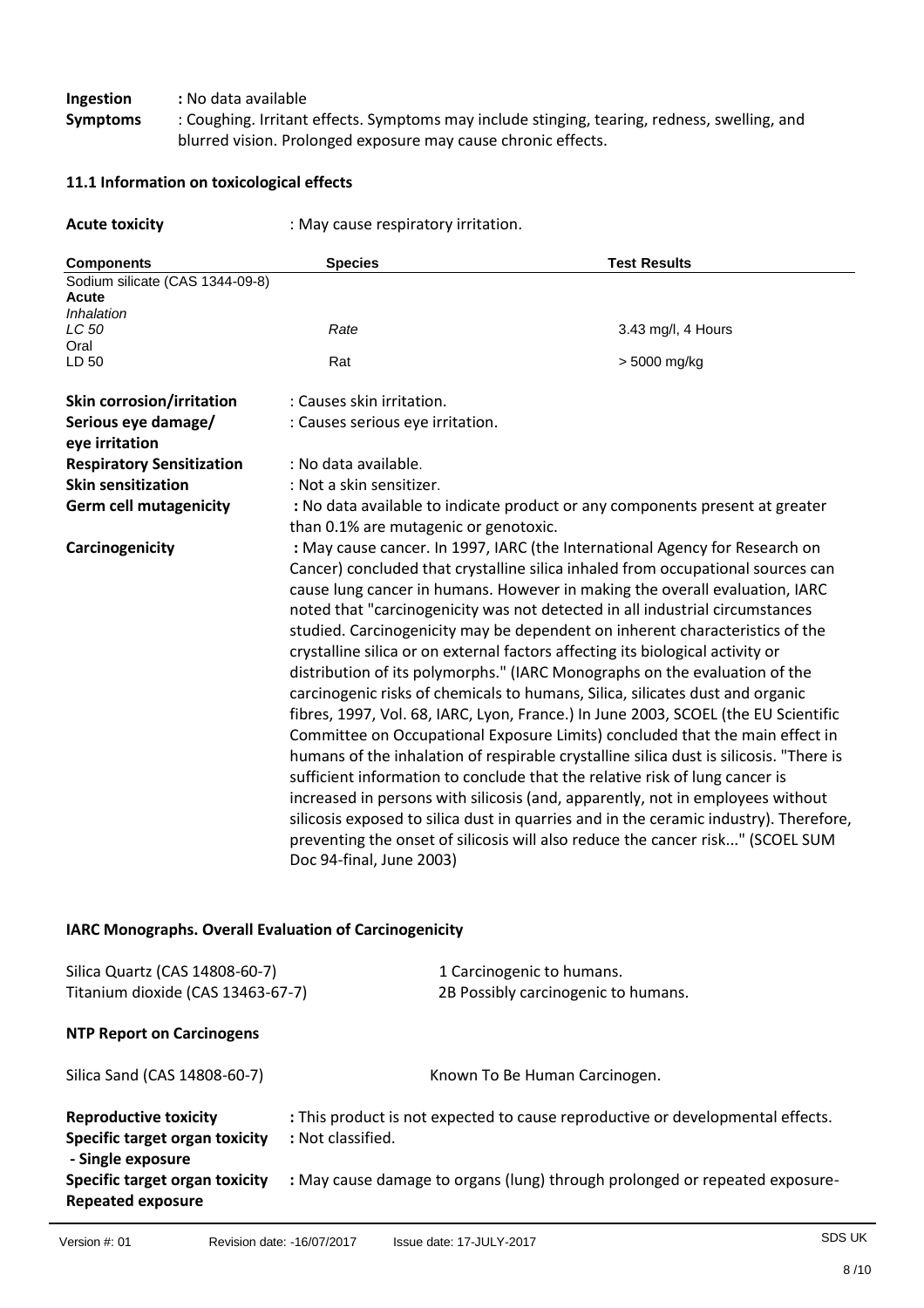| <b>Aspiration hazard</b> | : Due to the physical form of the product it is not an aspiration hazard.    |
|--------------------------|------------------------------------------------------------------------------|
| Mixture versus substance | : No data available.                                                         |
| <b>Other Information</b> | : Prolonged or repeated exposure may cause lung injury, including silicosis. |

# **SECTION 12: Ecological information**

12.1 Toxicity : Not expected to be harmful to aquatic organisms..

|                                                           | 12.2 Persistence and degradability : No data is available on the degradability of this product                                                                                                  |
|-----------------------------------------------------------|-------------------------------------------------------------------------------------------------------------------------------------------------------------------------------------------------|
| 12.3 Bioaccumulative potential                            | : No data available for this product.                                                                                                                                                           |
| <b>Partition coefficient</b><br>n-octanol/water (log Kow) | : No further relevant information available.                                                                                                                                                    |
| <b>Bioconcentration factor (BCF)</b>                      | : No further relevant information available.                                                                                                                                                    |
| 12.4 Mobility in soil/Mobility in<br>general              | : The product is not mobile in soil.                                                                                                                                                            |
| 12.5 Results of PBT and vPvB<br>assessment                | : In applicable.                                                                                                                                                                                |
| 12.6 Other adverse effects                                | : No other adverse environmental effects (e.g. ozone depletion, photochemical<br>ozone creation potential, endocrine disruption, global warming potential) are<br>expected from this component. |

**SECTION 13: Disposal considerations**

| 13.1. Waste treatment methods            |                                                                                                                                                                                                                               |  |
|------------------------------------------|-------------------------------------------------------------------------------------------------------------------------------------------------------------------------------------------------------------------------------|--|
| <b>Residual waste</b>                    | : Dispose of in accordance with local regulations. Empty containers or liners may<br>retain some product residues. This material and its container must be disposed<br>of in a safe manner (see: Disposal instructions).      |  |
| <b>Contaminated packaging</b>            | : Empty containers should be taken to an approved waste handling site for<br>recycling or disposal. Since emptied containers may retain product residue,<br>follow label warnings even after container is emptied.            |  |
| EU waste code                            | : The Waste code should be assigned in discussion between the user, the<br>producer and the waste disposal company. Refer European waste catalogue 06<br>$0899$ wastes $N.O.S.$                                               |  |
|                                          | Disposal methods/information : Collect and reclaim or dispose in sealed containers at licensed waste<br>disposal site. Dispose of contents/container in accordance with<br>local/regional/national/international regulations. |  |
| <b>Special precautions</b>               | : Dispose in accordance with all applicable regulations.                                                                                                                                                                      |  |
| <b>SECTION 14: Transport information</b> |                                                                                                                                                                                                                               |  |
| 14.1. UN number                          |                                                                                                                                                                                                                               |  |
| UN Number: $==$                          |                                                                                                                                                                                                                               |  |

**14.2. UN proper shipping name**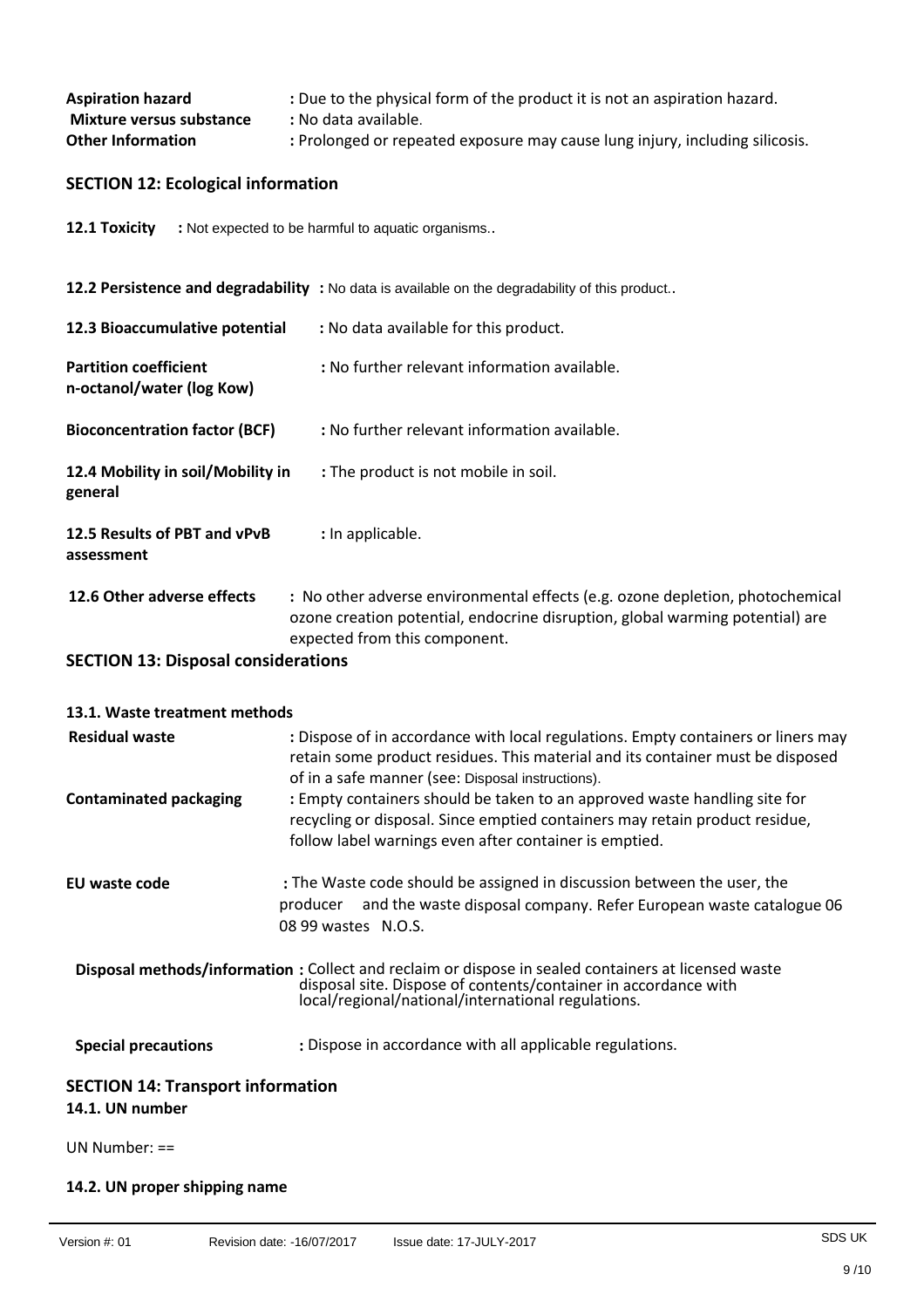N.A.

## **14.3. Transport hazard class(es)**

Rail/Road(RID/ADR): no dangerous good

ADR-Upper number: NA

Air (ICAO/IATA): no dangerous good

Sea (IMO/IMDG): no dangerous good

N.A.

**14.4. Packing group**

N.A.

### **14.5. Environmental hazards**

Marine pollutant: No

N.A.

### **14.6. Special precautions for user**

N.A.

**14.7. Transport in bulk according to Annex II of MARPOL 73/78 and the IBC Code:** Not applicable.

## **SECTION 15: Regulatory information**

## **15.1. Safety, health and environmental regulations/legislation specific for the substance or mixture EU regulations**

**Regulation (EC) No. 1005/2009 on substances that deplete the ozone layer, Annex I**

**Regulation (EC) No. 1005/2009 on substances that deplete the ozone layer, Annex II**

**Regulation (EC) No. 850/2004 On persistent organic pollutants, Annex I as amended**

**Regulation (EC) No. 689/2008 concerning the export and import of dangerous chemicals, Annex I, part 1 as amended**

**Regulation (EC) No. 689/2008 concerning the export and import of dangerous chemicals, Annex I, part 2 as amended**

**Regulation (EC) No. 689/2008 concerning the export and import of dangerous chemicals, Annex I, part 3 as amended**

**Regulation (EC) No. 689/2008 concerning the export and import of dangerous chemicals, Annex V as amended**

**Regulation (EC) No. 166/2006 Annex II Pollutant Release and Transfer Registry**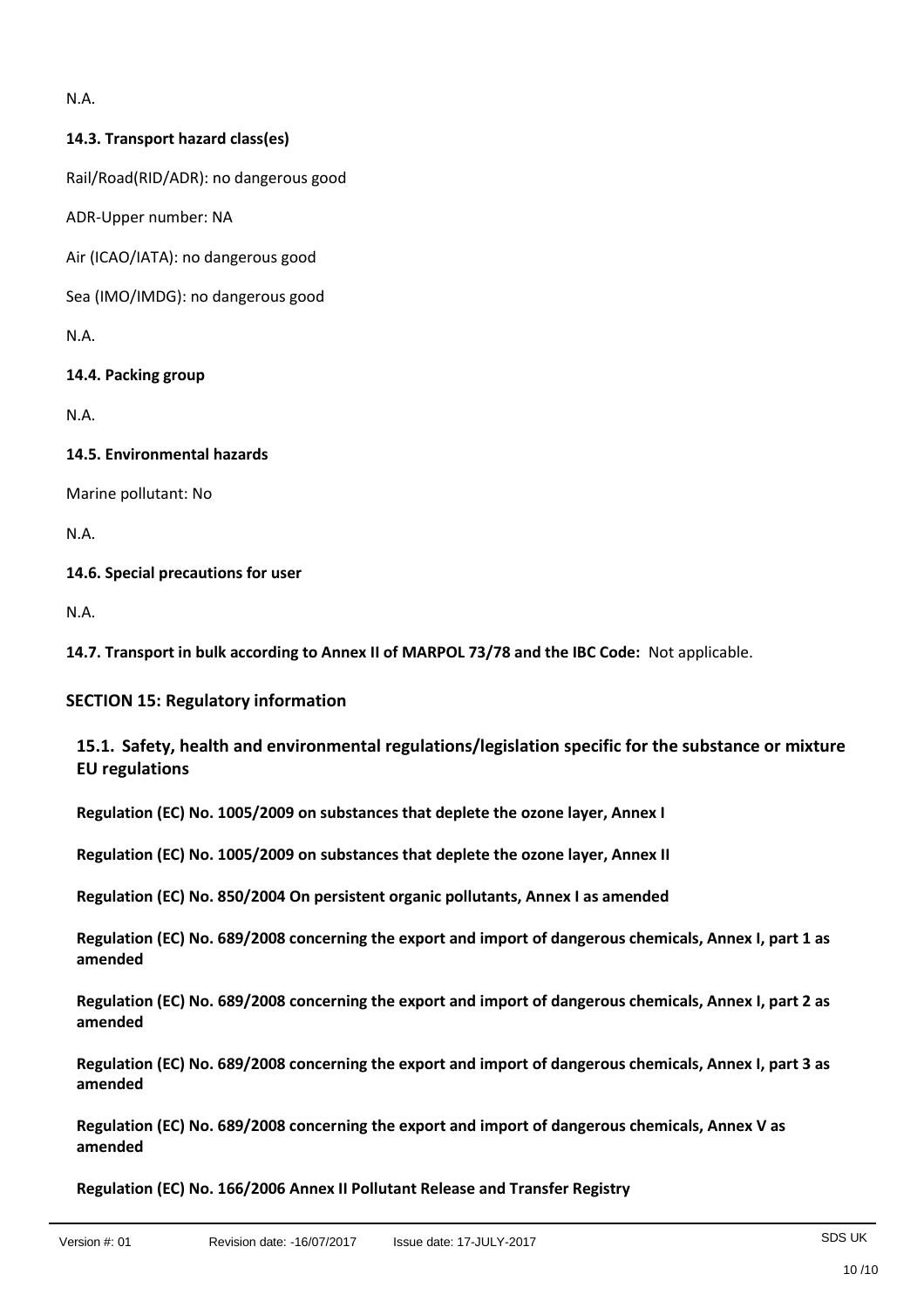**Regulation (EC) No. 1907/2006, REACH Article 59(10) Candidate List as currently published by ECHA.**

**Authorizations**

**Regulation (EC) No. 1907/2006, REACH Annex XIV Substances subject to authorization, as amended**

**Regulation (EC) No. 1907/2006, REACH Annex XVII Substances subject to restriction on marketing and use as amended Restrictions on use**

**Regulation (EC) No. 1907/2006, REACH Annex XVII Substances subject to restriction on marketing and use as amended**

**Directive 2004/37/EC: on the protection of workers from the risks related to exposure to carcinogens and mutagens at work**

**Directive 92/85/EEC: on the safety and health of pregnant workers and workers who have recently given birth or are breastfeeding**

### **Other EU regulations**

**Directive 96/82/EC (Seveso II) on the control of major-accident hazards involving dangerous substances**

**Directive 98/24/EC on the protection of the health and safety of workers from the risks related to chemical agents at work**

### **Directive 94/33/EC on the protection of young people at work**

**Other regulations :** This Safety Data Sheet complies with the requirements of Regulation (EC) No 1907/2006. This product does not meet the criteria for classification according to Regulation (EC) 1272/2008 (CLP Regulation) and Directive 1999/45/EC and their amendments respectively.

**National regulations :** Follow national regulation for work with chemical agents.

### **15.2 Chemical safety assessment**

For this substance a chemical safety assessment is not required.

## **SECTION 16: Other information**

| <b>List of abbreviations</b> | <b>DNEL: Derived No-Effect Level.</b>                                                                                                                                                                                             |
|------------------------------|-----------------------------------------------------------------------------------------------------------------------------------------------------------------------------------------------------------------------------------|
|                              | <b>PNEC:</b> Predicted No-Effect Concentration.                                                                                                                                                                                   |
|                              | PBT: Persistent, bioaccumulative and toxic.                                                                                                                                                                                       |
|                              | vPvB: Very Persistent and very Bioaccumulative.                                                                                                                                                                                   |
|                              | <b>CAS:</b> Chemical abstract Services (division of the American Chemical<br>Society)                                                                                                                                             |
|                              | ADR: Accord européen sur le transport des marchandises dangereuses par<br>Route (European Agreement concerning the International Carriage of<br>Dangerous Goods by Road)                                                          |
|                              | ADN: Accord européen relatif au transport international des marchandises<br>dangereuses par voie de navigation intérieure (European Agreement<br>concerning the International Carriage of Dangerous Goods by Inland<br>Waterways) |